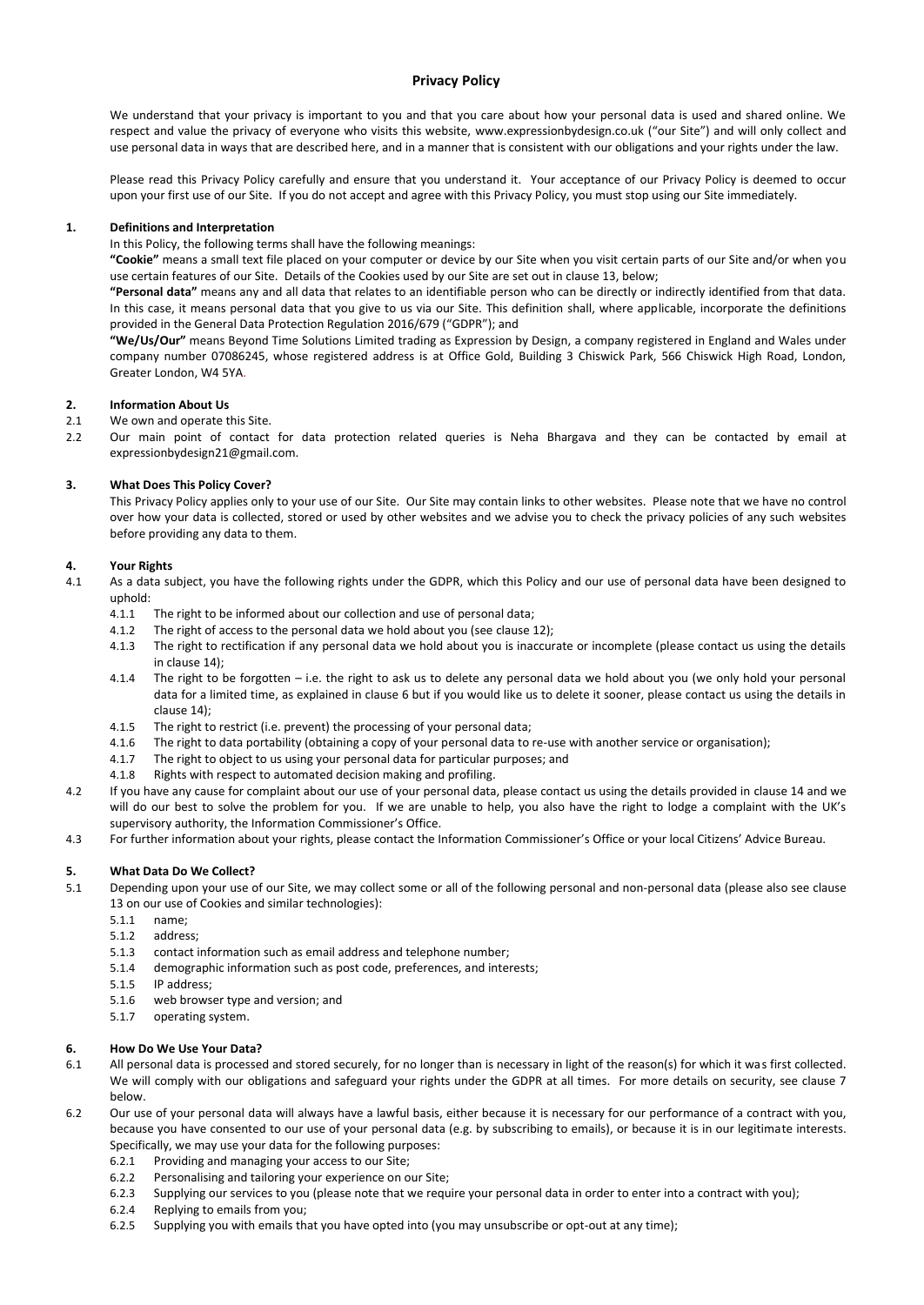6.2.6 Analysing your use of our Site to enable us to continually improve our Site and your user experience.

- 6.3 With your permission and/or where permitted by law, we may also use your data for marketing purposes, which may include contacting you by email with information, news and offers on our services. We will not, however, send you any unsolicited marketing or spam and will take all reasonable steps to ensure that we fully protect your rights and comply with our obligations under GDPR and the Privacy and Electronic Communications (EC Directive) Regulations 2003.
- 6.4 Third parties whose content appears on our Site may use third party Cookies, as detailed below in clause 13. Please refer to clause 13 for more information on controlling Cookies. Please note that we do not control the activities of such third parties or the data they collect and use, and we advise you to check the privacy policies of any such third parties.
- 6.5 You have the right to withdraw your consent to us using your personal data at any time and to request that we delete it.
- 6.6 We do not keep your personal data for any longer than is necessary in light of the reason(s) for which it was first collected.

## **7. How and Where Do We Store Your Data?**

- 7.1 We only keep your personal data for as long as we need to in order to use it as described above in clause 6, and/or for as long as we have your permission to keep it.
- 7.2 Your data will be stored in the UK.
- 7.3 Data security is very important to us and to protect your data, we have taken suitable measures to safeguard and secure data collected through our Site.

### **8. Do We Share Your Data?**

- 8.1 We may sometimes contract with other third parties to supply services to you on our behalf. These may include search engine facilities, sub-contractors and suppliers, affiliates and joint ventures. In some cases, these third parties may require access to some or all of your data. Where any of your data is required for such a purpose, we will take all reasonable steps to ensure that your data will be handled safely, securely and in accordance with your rights, our obligations, and the obligations of the third party under the law.
- 8.2 We may compile statistics about the use of our Site including data on traffic, usage patterns, user numbers, sales and other information. All such data will be anonymised and will not include any personally identifying data or any anonymised data that can be combined with other data and used to identify you. We may, from time to time, share such data with third parties such as prospective investors, affiliates, partners and advertisers. Data will only be shared and used within the bounds of the law.
- 8.3 We may sometimes use third party data processors that are located outside of the European Economic Area ("the EEA") (The EEA consists of all EU member states, plus Norway, Iceland and Liechtenstein). Where we transfer any personal data outside the EEA, we will take all reasonable steps to ensure that your data is treated as safely and securely as it would be within the UK and under the GDPR.
- 8.4 In certain circumstances, we may be legally required to share certain data held by us, which may include your personal data, for example, where we are involved in legal proceedings, where we are complying with legal requirements, a court order or a governmental authority.

### **9. What Happens If Our Business Changes Hands?**

- 9.1 We may, from time to time, expand or reduce our business and this may involve the sale and/or the transfer of control of all or part of our business. Any personal data that you have provided will, where it is relevant to any part of our business that is being transferred, be transferred along with that part and the new owner or newly controlling party will, under the terms of this Privacy Policy, be permitted to use that data only for the same purposes for which it was originally collected by us.
- 9.2 In the event that any of your data is to be transferred in such a manner, you will not be contacted in advance and informed of the changes.

### **10. How Can You Control Your Data?**

- 10.1 In addition to your rights under the GDPR, set out in clause 4, when you submit personal data to us via email or via our Site, you may be given options to restrict our use of your data. In particular, we aim to give you strong controls on our use of your data for direct marketing purposes (including the ability to opt-out of receiving emails from us which you may do by unsubscribing using the links provided in our emails and at the point of providing your details).
- 10.2 You may also wish to sign up to one or more of the preference services operating in the UK: The Telephone Preference Service ("the TPS"), the Corporate Telephone Preference Service ("the CTPS"), and the Mailing Preference Service ("the MPS"). These may help to prevent you receiving unsolicited marketing. Please note, however, that these services will not prevent you from receiving marketing communications that you have consented to receiving.

### **11. Your Right to Withhold Information**

- 11.1 You may access certain areas of our Site without providing any data at all. However, to use all features and functions available on our Site, you may be required to submit or allow for the collection of certain data.
- 11.2 You may restrict our use of Cookies. You can choose to enable or disable Cookies in your internet browser. Most internet browsers also enable you to choose whether you wish to disable all cookies or only third party Cookies. By default, most internet browsers accept Cookies but this can be changed. For further details, please consult the help menu in your internet browser or the documentation that came with your device.

### **12. How Can You Access Your Data?**

You have the right to ask for a copy of any of your personal data held by us (where such data is held). Please contact us for more details using the contact details below in clause 14.

## **13. Our Use of Cookies**

13.1 All Cookies used by and on our Site are used in accordance with current Cookie law.

We may place and access the following first party and third party Cookies on your computer or device, to facilitate and improve your experience of our Site and to provide and improve our services: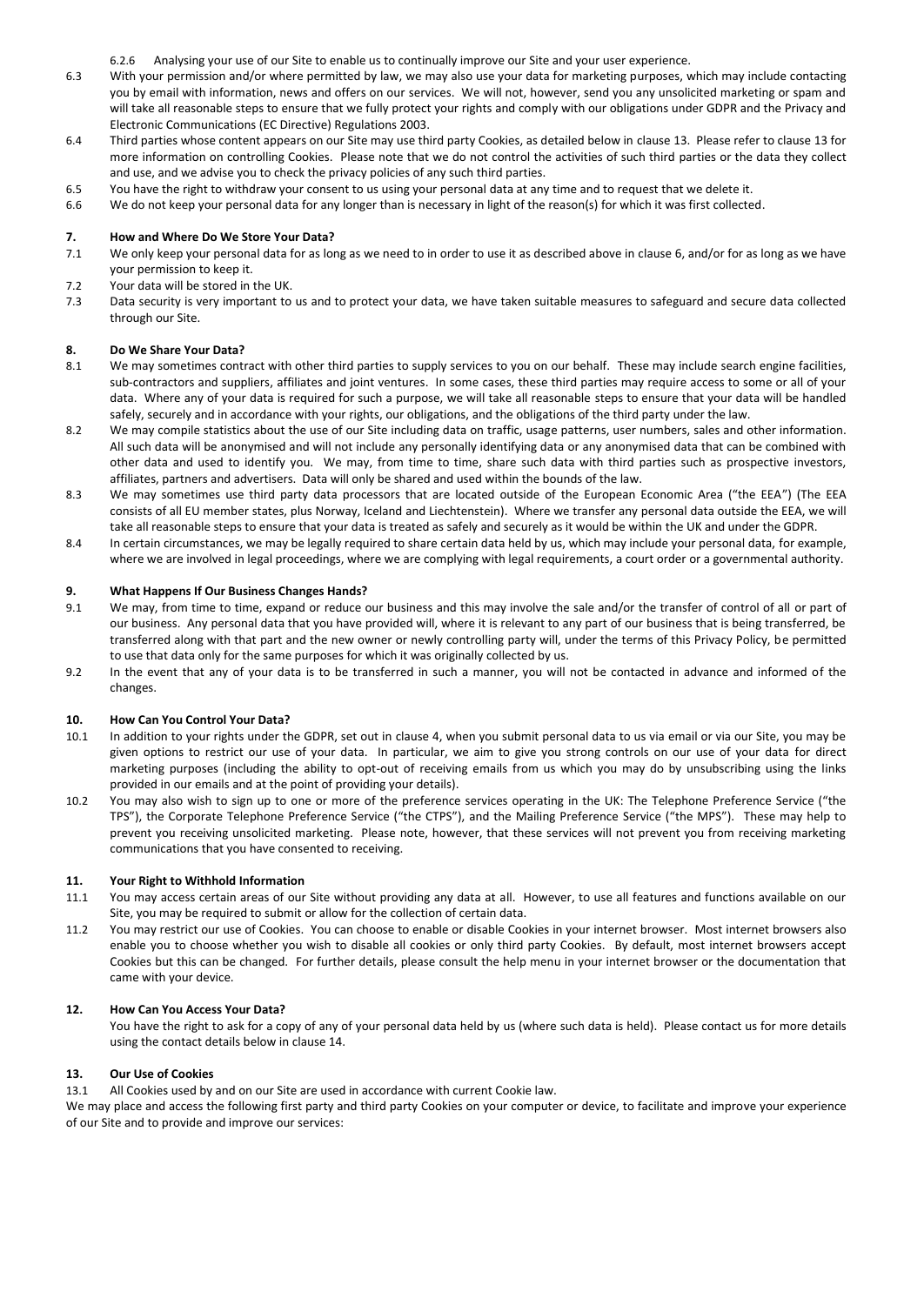| Cookie            | Domain                        | Type 1      | Description                                 | Duration |
|-------------------|-------------------------------|-------------|---------------------------------------------|----------|
| XSRF-TOKEN        | .www.expressionbydesign.co.uk | Necessary   | The cookie is set by Wix website session    |          |
|                   |                               |             | building<br>platform<br>Wix<br>on           |          |
|                   |                               |             | website. The cookie is used for             |          |
|                   |                               |             | security purposes.                          |          |
| hs                | .www.expressionbydesign.co.uk | Necessary   | The cookie is set by Wix website session    |          |
|                   |                               |             | building<br>platform<br>Wix<br>on           |          |
|                   |                               |             | website. The cookie is used for             |          |
|                   |                               |             | security purposes.                          |          |
| svSession         | .www.expressionbydesign.co.uk | Necessary   | This cookie is set by the 2 years           |          |
|                   |                               |             | provider Wix.com. This cookie               |          |
|                   |                               |             | used in connection with user                |          |
|                   |                               |             | login.                                      |          |
| <b>XSRF-TOKEN</b> | .wix.com                      | Necessary   | The cookie is set by Wix website session    |          |
|                   |                               |             | platform<br>building<br>Wix<br>on           |          |
|                   |                               |             | website. The cookie is used for             |          |
|                   |                               |             | security purposes.                          |          |
| ssr-caching       | www.expressionbydesign.co.uk  | Other       | WIX - Indicates how a site was              |          |
|                   |                               |             | rendered.                                   |          |
| wixAB3            | .wix.com                      | Performance | This cookie is used by the 5 months 27 days |          |
|                   |                               |             | hosting provider at the start of a          |          |
|                   |                               |             | session. It collects information            |          |
|                   |                               |             | on website traffic, duration and            |          |
|                   |                               |             | location.                                   |          |

- 13.2 First party Cookies are those placed directly by us and are used only by us. Third party Cookies are those placed by websites, services and/or parties other than us. These Cookies are not integral to the functioning of our Site and your use and experience of our Site will not be impaired by refusing consent to them.
- 13.3 Before Cookies are placed on your computer or device, you will be shown a pop-up requesting your consent to set those Cookies. By giving your consent to the placing of Cookies, you are enabling us to provide the best possible experience and service to you. You may, if you wish, deny consent to the placing of Cookies; however certain features of our Site may not function fully or as intended.
- 13.4 Certain features of our Site depend on Cookies to function. Cookie Law deems these Cookies to be "strictly necessary". These Cookies are also shown above. Your consent will not be sought to place these Cookies, but it is still important that you are aware of them. You may still block these Cookies by changing your internet browser's settings as detailed in section 11.2, but please be aware that our Site may not work properly if you do so. We have taken great care to ensure that your privacy is not at risk by allowing them.
- 13.5 Our Site uses Google Analytics. Website analytics refers to a set of tools used to collect and analyse anonymous usage information, enabling us to better understand how our Site is used. This, in turn, enables us to improve our Site and the services offered through it. You do not have to allow us to use these Cookies, however our use of them does not pose any risk to your privacy or your safe use of our Site and they enable us to continually improve our Site, making it a better and more useful experience for you. Google's privacy policy is available at[: www.google.com/policies/privacy](http://www.google.com/policies/privacy)
- 13.6 You can choose to delete Cookies on your computer or device at any time, however you may lose any information that enables you to access our Site more quickly and efficiently.
- 13.7 It is recommended that you keep your internet browser and operating system up-to-date and that you consult the help and guidance provided by the developer of your internet browser and manufacturer of your computer or device if you are unsure about adjusting your privacy settings.

# **14. Contacting Us**

If you have any questions about our Site or this Privacy Policy, please contact us by email at [expressionbydesign21@gmail.com](mailto:expressionbydesign21@gmail.com) or by